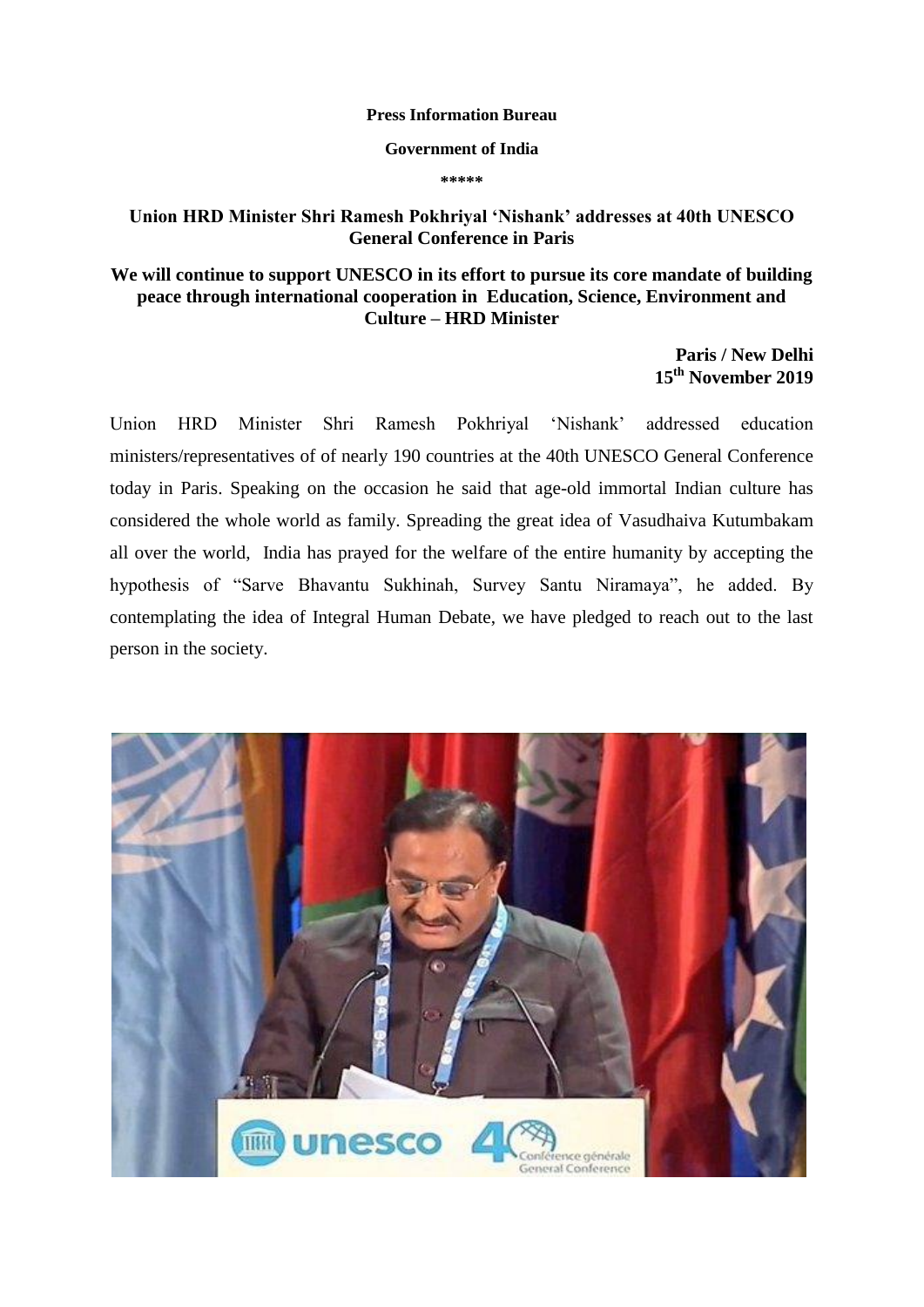The HRD Minister said that the motto of India is "Collective efforts, for growth of all, with everyone's trust" as it was mentioned by the Prime Minister of India, Mr Narendra Modi, at the 74<sup>th</sup> Conference of the United Nations General Assembly.

The Minister said that this session of UNESCO has another significance as it is being held at a time when the whole world is celebrating the  $150<sup>th</sup>$  birth anniversary of Mahatma Gandhi. His message on truth and non-violence is even more important and relevant today. Through education, we are trying to pursue and spread the spirit of universal brotherhood, social harmony, cordiality, human values and love to each and every citizen of India, he added.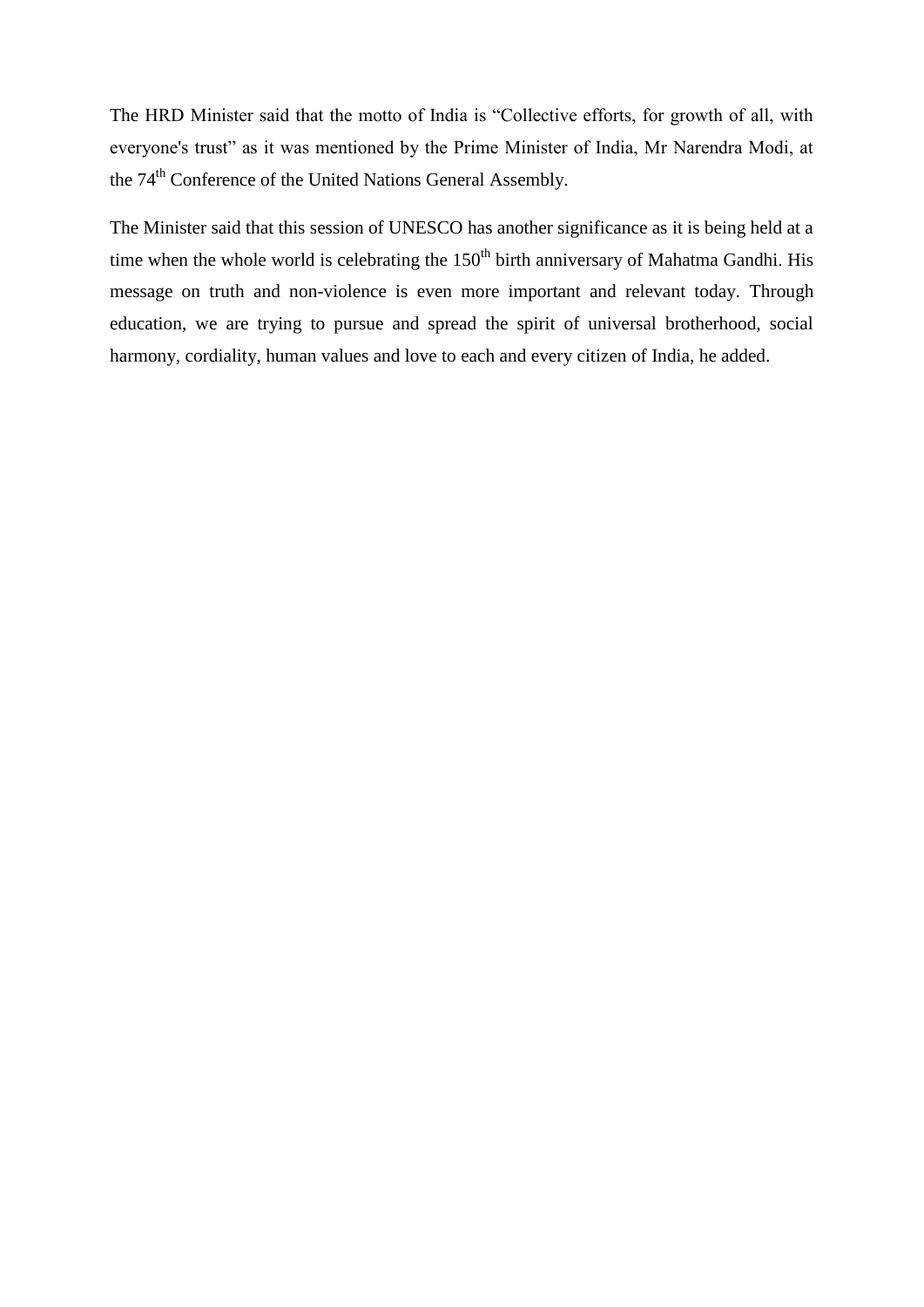Shri Nishank said that being the third largest education system in the world, it is important for India to be committed in building a bright future of more than 33 crore students. There are more than 1000 universities and more than 45000 degree colleges in India and is the country

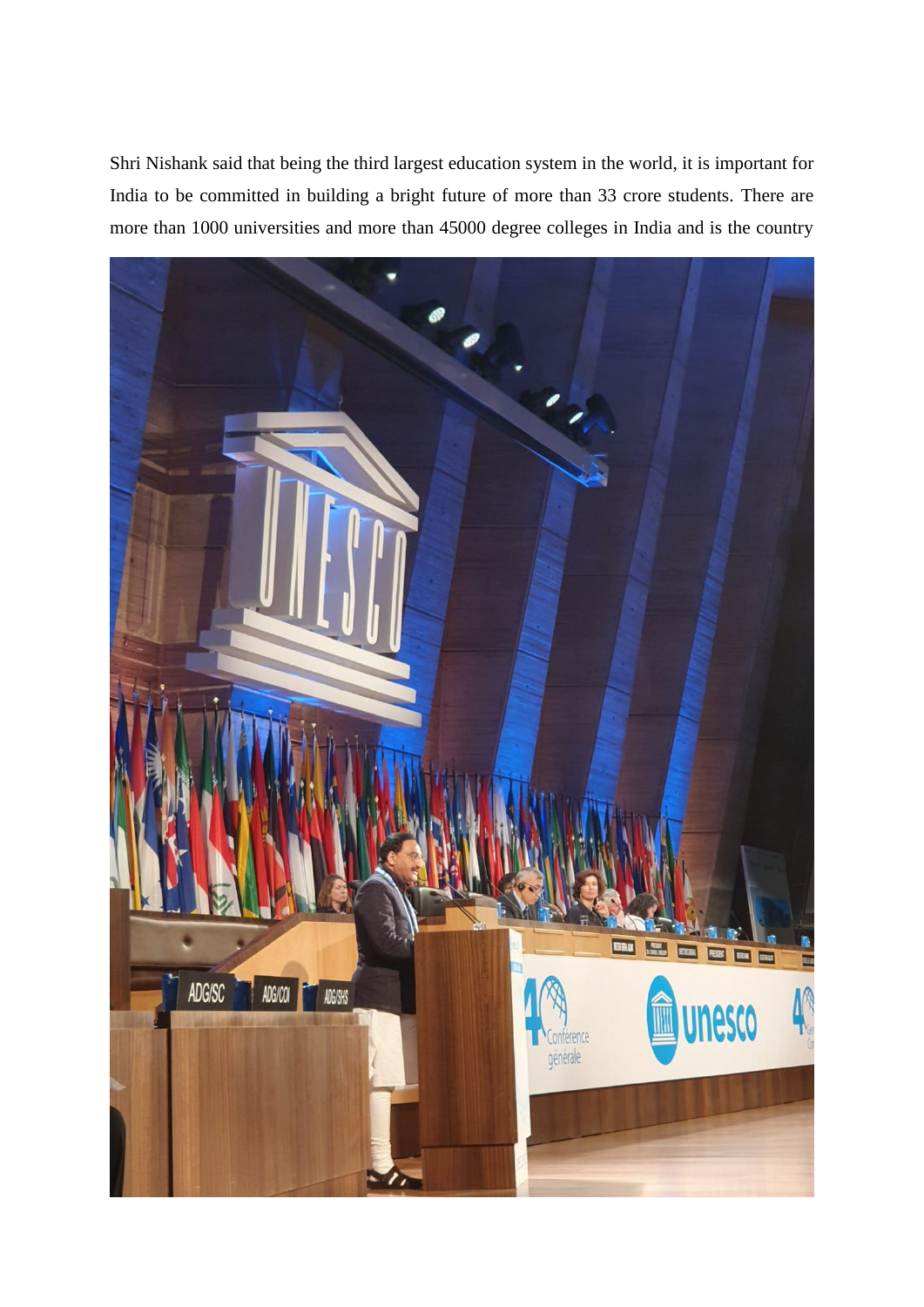with the largest number of young population. India has been playing a positive and constructive role to carry forward the UNESCO"s mission and realize our common objectives.

He assured continuous support of India to UNESCO in its effort to pursue its core mandate of building peace through international cooperation in Education, Science, Environment and Culture. He said that our philosophy, our thinking and our feeling everything remains focused for the welfare of humanity, "Asato Ma Sadgamya Tamaso Ma Jyotirgamya" means lead all creatures from falsehood to truth and from darkness to light.

He appreciated the efforts of UNESCO to ensure that every child and citizen receives quality education. He said that according to our mandate, we were able to reach every child across India by implementing the Right to Education Act 2009. He said that India has one of the oldest centres of learning in the world, the Nalanda University. Nalanda, Vikramashila, Vallabhi University have been the centre of attraction for students and scholars from different parts of the world.

He informed the gathering that in a span of 33 years, some radical changes have been made in the education sector of the country. Through our new education policy, we are committed to achieve the target fixed in the areas of quality, employability, creativity, inclusiveness, human values, science & innovation, skill, Social interest, practical research, and environmental education.

The HRD Minister further said that India is highly determined to make higher education qualitative and affordable. Through SWAYAM-portal, we are trying to provide free online education not only Indian students but also to foreign students. In India, already 12.3 million students are taking online education under the SWAYAM portal. We are also providing free online education through E-Vidya Bharati and Arogya bharati, through SWAYAM PRABHA, DTH Channel. He also informed that we have already entered in to an agreement with African Countries for providing the same at free of cost.

He also informed the gathering that India has provided 1000 scholarships to all of the ASEAN countries for research, in our excellent IITs. He said that IMPRINT, SPARC, STRIDE, NIRF Ranking, IMPRESS and GIAN are some of our schemes by which students from other countries are getting education in India. He said that more than 100 excellent educational institutes of India are available as attractive destination for students all over the world under Study in India program.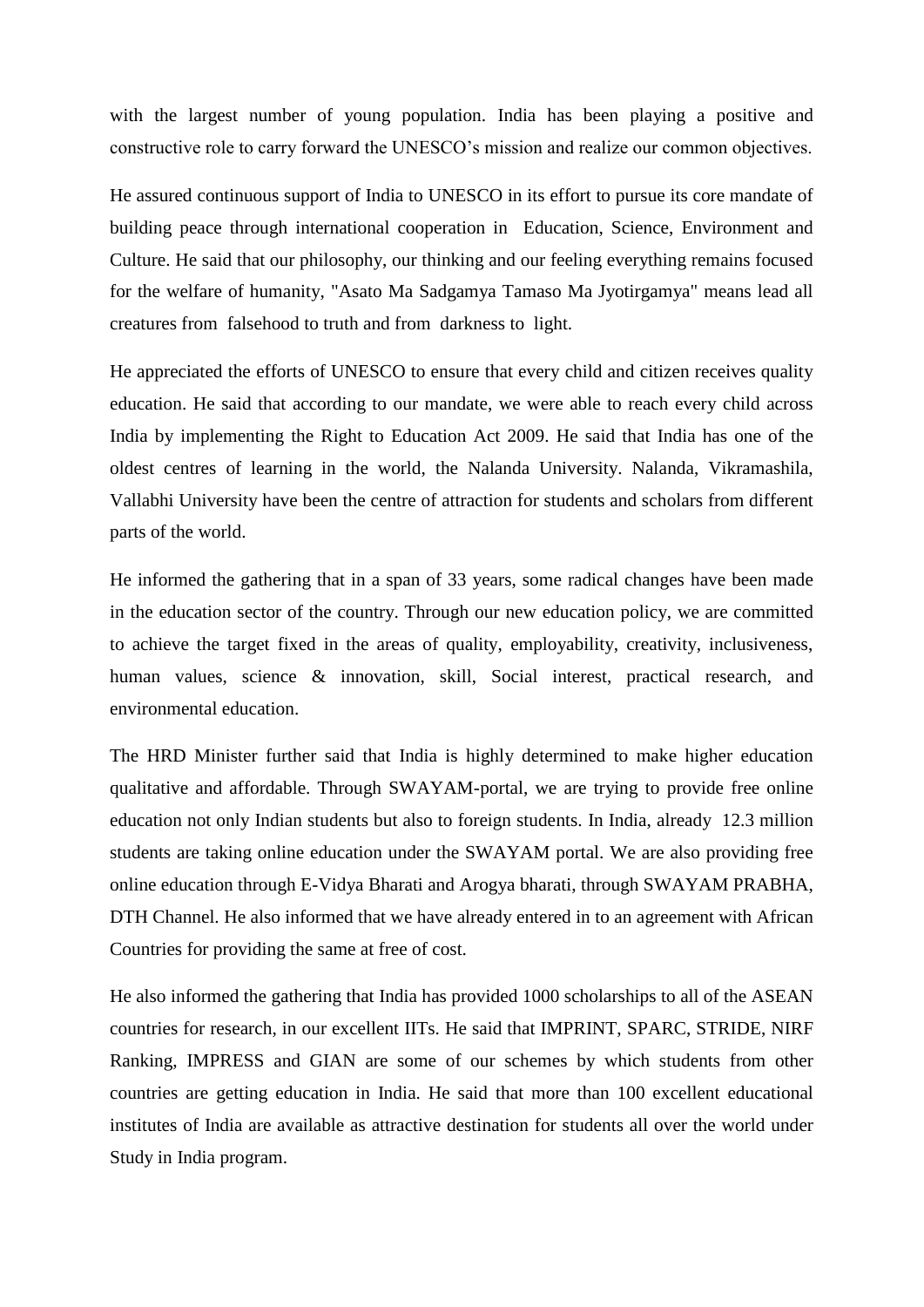While speaking about teachers' training he said that we understand the importance of training programs for the teachers therefore we have started the world's largest teacher training programme "Nishtha" under which more than 4.2 million teachers will be trained. In the same manner, more than 1 million higher education teachers will be trained under ARPIT programme, he added.

The HRD Minister conveyed his thanks to UNESCO for including the city of Jaipur in the World Heritage List. He also thanked UNESCO for including Kumbh Mela, the world's largest human gathering, in the list of intangible heritage. Likewise he also welcomed the selection of Mumbai and Hyderabad in list of network of creative cities.The Minister said that we are in favour of strengthening the 1970"s conference which discussed the illegal import, export and transfer of ownership of cultural property.

He said that this year UNESCO has declared "International Year of Indigenous Languages". He said that there are more than 2000 indigenous languages in India and India is committed to preserving and strengthening Hindi, Sanskrit and all other Indian languages and their script.

He said that India is committed to achieve UNESCO's sustainable development goals with the help of science and technology. In this context, the Prime Minister of India, Shri Narendra Modi has unveiled 'India Technology Vision 2035' at the 103rd Indian Science Congress, which focuses on 12 subjects.

The Minister said that new schemes like clean energy, research, solar energy and water technology have been introduced to protect our environment. India Has led the "International Solar Alliance" to reduce the growing climate imbalance in the field of environment in India, he added.

The challenge before the world of climate change is to face it together. Climate change is a major challenge before all of us. India wants to take this kind of initiative with other countries in the fields of education, culture, science, technology, water and sanitation. He requested the entire world that together we can meet the Sustainable Development Goals of the UNESCO Environment Sector.

The Minister reiterated that India is in favor of integrating UNESCO into the broader framework of UN reform in the organization. We believe that the amendment to the UNESCO Constitution will have far-reaching effects and will encourage mutual cooperation and committee, he added.